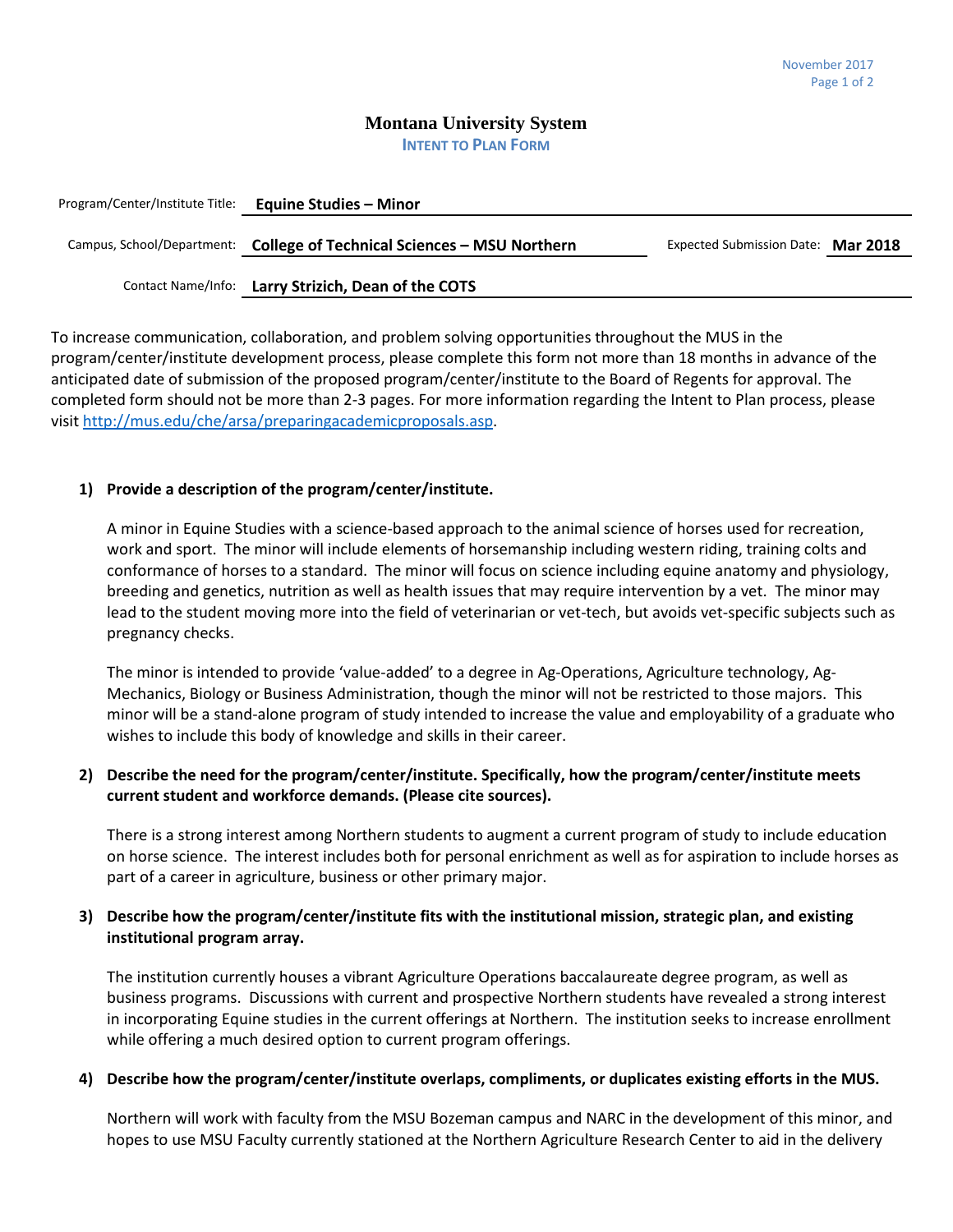## **Montana University System INTENT TO PLAN FORM**

of instruction. Rather than duplicating the efforts of MSU, we seek to extend the reach of the Bozeman program while adding a much desired enhancement to programs at Northern.

Northern met with the Chancellor and Provost from UM Western to discuss the different emphasis of Northern's proposed Minor in Equine Studies and the current UM Western Bachelor of Science (B.S.) in Natural Horsemanship. It was agreed that this proposed minor would provide greater options for MSU Northern students majoring in the agricultural areas. In addition, we discussed the potential for students to transfer the credits in the proposed minor to the UM Western program. We will work with the UM Western Provost as we develop the specific learning outcomes and coursework to enhance the transfer options.

Northern also met with Rita Kratky, CAO at Miles Community College, and with Brett Badgett, Equine Studies faculty at Miles Community College to discuss the relationship between Miles's Equine Science programs (AAS, AA) and the proposed Minor in Equine Studies at Northern. It was agreed that the programs are complementary and provide an important transfer option for Miles students to one of Northern's four year degrees. We will collaborate on the course development to align where appropriate with equine courses at Miles Community College.